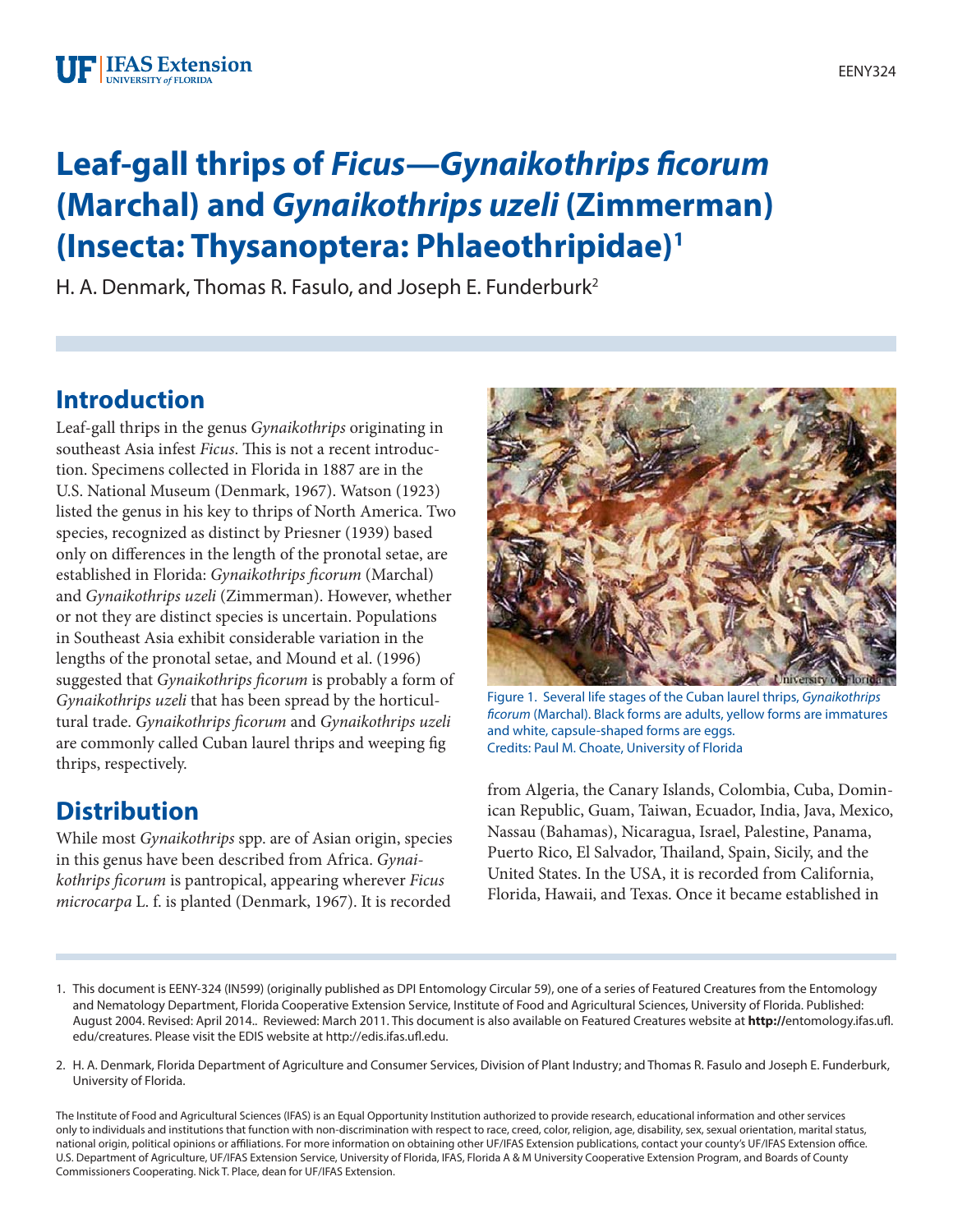Florida, *Gynaikothrips uzeli* was rapidly spread on *Ficus benjamina* L. originating from nurseries in southern Florida (Held et al., 2005). It has been reported from 10 states in the continental USA: Hawaii, Puerto Rico, Trinidad, Mexico, Colombia, Argentina, and Costa Rica (Cabrera-Asencio et al., 2008; Held and Boyd, 2008a; de Borbon and Agostini, 2011).

# **Description**

The life cycle takes about 30 days (Arthurs et al., 2011). Adults migrate to terminal leaves and establish folded-leaf galls within 2 to 3 days of infestation. Mating, egg laying, and a complete generation develop within a single gall. Adults exit galls within a few days of emergence, and migrate to new terminal leaves, either on the same or different terminal stem, to begin a new generation.

**Egg:** The egg is cylindrical with rounded ends, smooth, and is a translucent white.

**Larva:** There are two larval instars. The first instar is small and translucent white. The second instar is larger, light yellow and the posterior tube is dark and is held pointing up. The second instar is similar to the adult in size and shape. Both the first and second instars have red eyes.

**Prepupa and Pupa:** The prepupa has wing buds that are externally visible. The pupa has longer wing buds and the antennae are folded back over the head.

**Adult:** The adult varies from about 2.6 mm to 3.6 mm in length and is dark yellowish-brown to black. With the exception of the legs and last abdominal segment, dorsal striations are shown on the adult. Breeding is continuous. Although the adult moves or flies rapidly when disturbed,



Figure 2. Pupa of the Cuban laurel thrips, *Gynaikothrips ficorum* (Marchal). The pupae are easily distinguished from prepupae by their longer wing buds and the antennae folded back over the head. Credits: Paul M. Choate, University of Florida

it remains on or close to the leaves most of the time. They are also active flyers on hot days. Canizo (1945) and de Borbon and Agostini (2011) give detailed measurements of G*ynaikothrips ficorum* and *Gynaikothrips uzeli*, respectively.

### **Hosts**

Chinese banyan, *Ficus microcarpa* L. (Urticales: Moraceae) is host for *Gynaikothrips ficorum* (Mound et al., 1996). Weeping fig, *Ficus benjamina* L., is host for *Gynaikothrips uzeli* (Arthurs et al., 2011). Wolcott (1953) says that most species of *Ficus* are largely or entirely immune to infestations, but when the thrips become abundant, they will feed on certain non-host plant species. Cuban laurel thrips are an occasional pest of orchids (Nixon, 1999).



Figure 3. Adult Cuban laurel thrips, *Gynaikothrips ficorum* (Marchal). Notice the empty egg sac and shed exuviae of immatures. Credits: Paul M. Choate, University of Florida

Refer to Hoddle et al. (2012) for more information on *Gynaikothrips*, including a key to the species of adult thrips. Key to eleven species of thrips.

# **Damage and Economic Importance**

Adult thrips use their sucking mouthparts to feed on the tender, light-green leaves, causing sunken purplish-red spots. Feeding results in a specific, directed growth reaction that causes the leaf to roll, or the leaf may fold along the midrib. The curled leaf becomes tough as it yellows, sometimes dropping during rainy or windy weather. Leaves eventually drop from the plant prematurely. Infested trees will not be killed, but the ornamental value of the plant is reduced markedly. The thrips rarely are annoying but occasionally may bite people. Some countries restrict the importation of plant material intercepted at ports-of-entry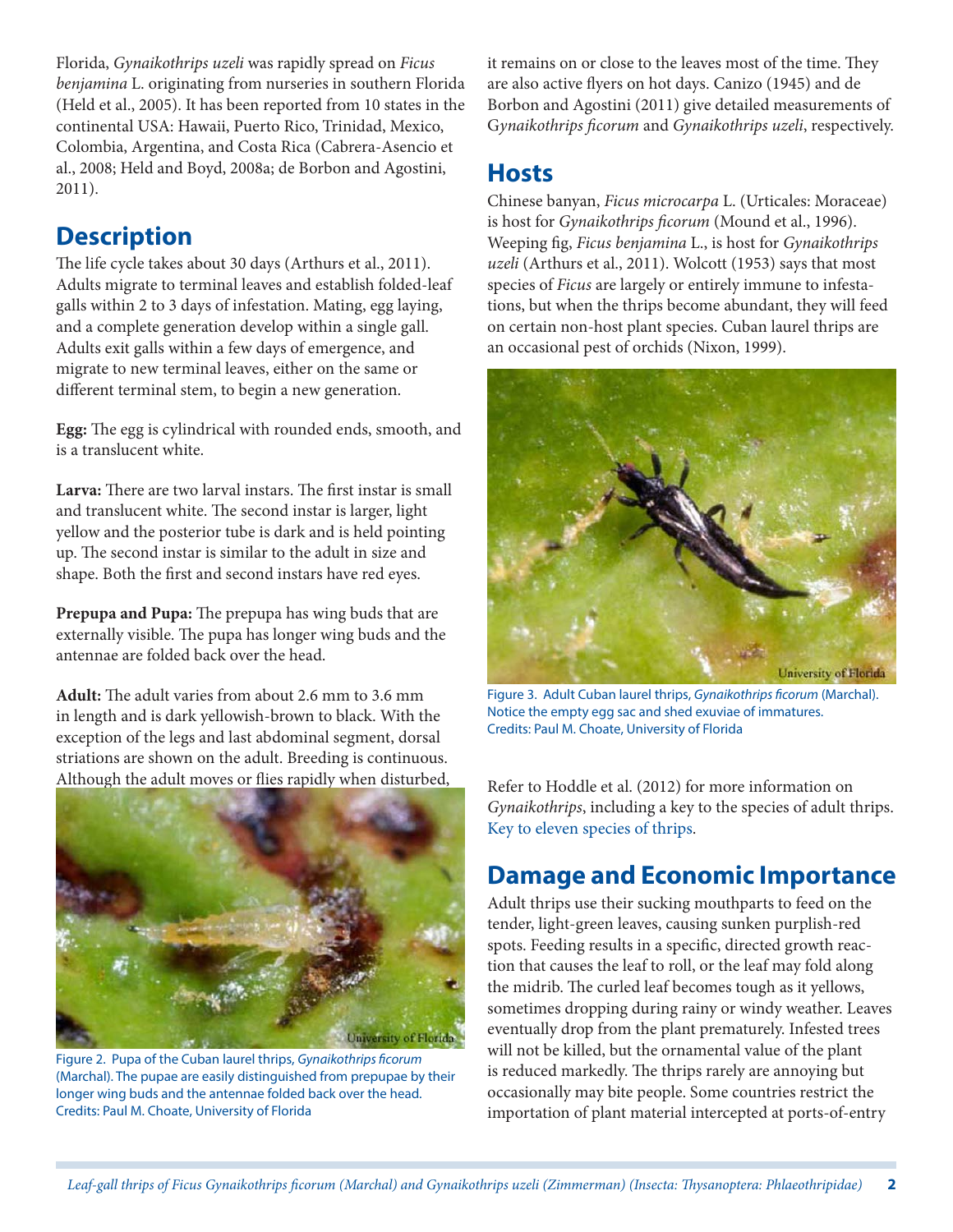when they are infested with *Gynaikothrips ficorum* or *Gynaikothrips uzeli*.

Some exotic *Ficus* species are listed as invasive in Florida. Bennett (1995) suggested that *Gynaikothrips* potentially may serve as biological control agents of these unwanted invaders. Refer to Mound (2013) for more information on thrips and galls, including leaf-gall thrips of *Ficus*.

#### **Management**

Pest status, the intensity of management, and the types of tactics differ in landscape and commercial production. Considerable injury is generally tolerable on landscape plantings of *Ficus* whereas detectable populations or plant injury on nursery plants is generally intolerable.



Figure 4. Injury on the leaves of *Ficus* due to feeding by *Gynaikothrips ficorum* (Marchal). Credits: Paul M. Choate, University of Florida

**Biological control:** Biological control: *Montandoniola confusa* Streito and Matocq (Hemiptera: Anthocoridae) is the most widespread and important natural enemy in the southeastern US. It was found in Florida in 1990 (Dobbs and Boyd, 2006), and incorrectly identified as *Montandoniola moraguesi* (Bennett, 1995; Pluot-Sigwalt et al., 2009). The arrival of this species originally from the Philippines appears to be completely serendipitous. It is a very effective predator of *Gynaikothrips,* reducing populations more than 95%, and leaf galls by 77% (Arthurs et al., 2011); therefore, relying on this natural enemy as a biological control is the best option in the landscape. The native anthocorid *Orius insidiosus* (Say) is an excellent predator of many species of thrips, but it is not effective in reducing the *Gynaikothrips* in the leafgalls. Another thrips described from India, *Androthrips ramachandrai* Karny (Thysanoptera: Phlaeothripidae), has become established in the Americas, from the United States to Argentina. This thrips inhabits the leaf-galls and is an effective predator of *Gynaikothrips*

(de Melo et al., 2013). Refer to Boyd and Held (2006) and de Borbon and Agostini (2011) for more information on *Androthrips ramachandrai.*

Other potential biological controls include green lacewing larvae, bigeyed bugs, damsel bugs, ladybird beetles, parasitic wasps, predatory mites, and *Verticillium* (a fungal pathogen) (Padrick, 2004; Held et al., 2005; Dobbs and Boyd, 2006).

**Cultural control:** Replacing *Ficus microcarpa* and *Ficus benjamina* with a resistant species of *Ficus* probably would be the best and most lasting control of this pest. Because both species only attack the tender new foliage, the new growth can be pruned to remove injured leaves and to suppress the thrips population.



Figure 5. Larva of the minute pirate bug, *Orius insidiosus* (Say). Credits: James F. Price, University of Florida

**Chemical control:** Insecticides are available that are effective against *Gynaikothrips* on *Ficus* (Held and Boyd, 2008b). Systemic insecticides provide better control of thrips in galls. Broad-spectrum insecticides are detrimental to natural enemies that have the potential to naturally maintain populations of *Gynaikothrips* at relatively low numbers in the landscape (Arthurs et al., 2011). Insecticides are frequently the only option in nurseries considering the very low level of injury that is acceptable in domestic and international markets. University of Florida trials have shown that soil drench with certain systemic insecticides is effective, whereas foliar applications are not. Contact your county extension office for specific insecticide recommendations.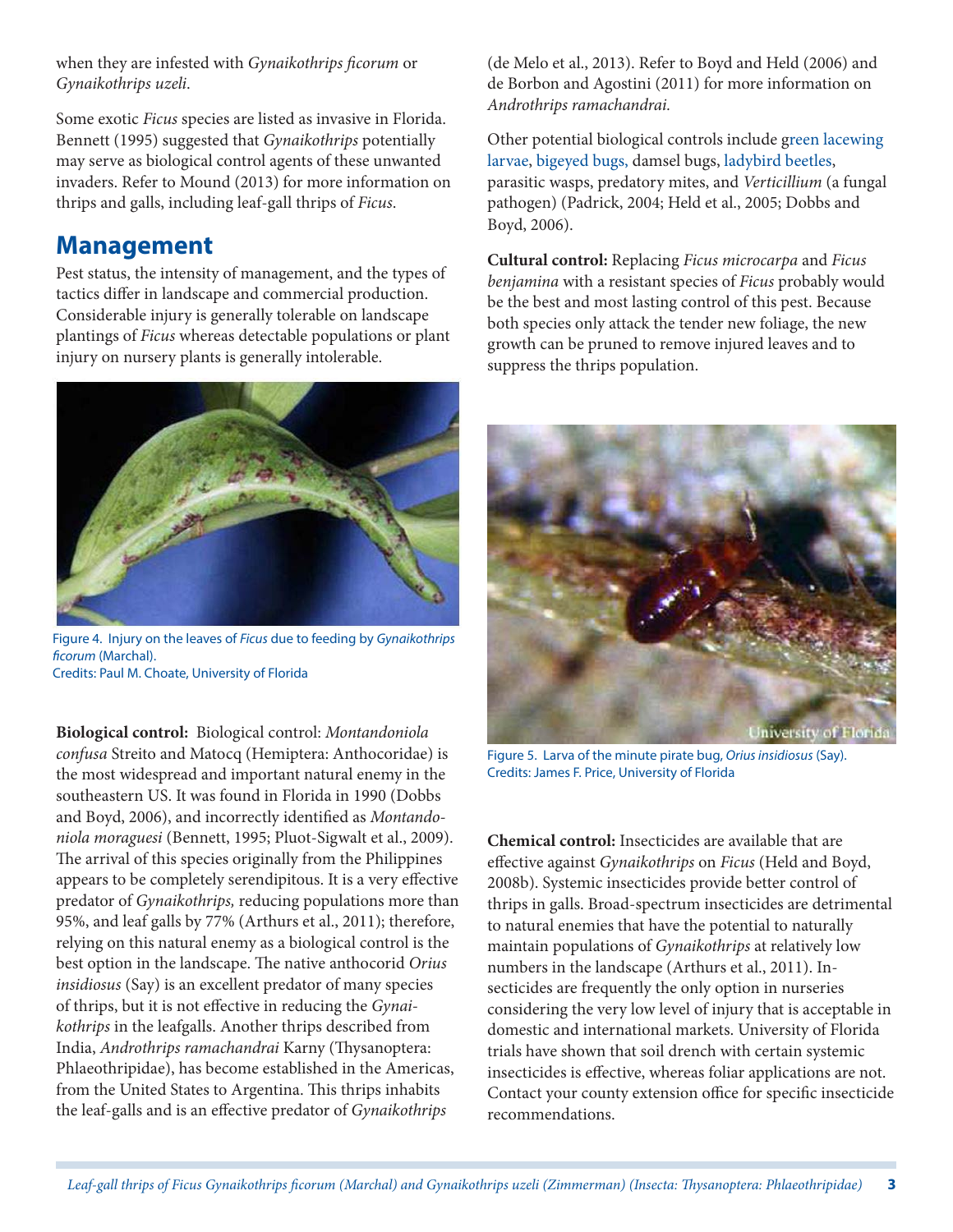

Figure 6. Adult and immature of *Montandoniola moraguesi* (Puton), a predator of the Cuban laurel thrips, *Gynaikothrips ficorum* (Marchal), shown here with an alternate host *Gynaikothrips uzeli* (Zimmerman 1900).

Credits: L.J. Buss, University of Florida

#### **Selected References**

Arthurs S, Chen J, Dogramaci M, Ali AD, Mannion C. 2011. Evaluation of Montandoniola confusa Streito and Matocq sp. nov. and *Orius insidiosus* Say (Heteroptera: Anthocoridae), for control of *Gynaikothrips uzeli* Zimmerman (Thysanoptera: Phlaeothripidae) on *Ficus benjamina*. Biological Control 57: 202-207.

Bennett FD. 1995. *Montandoniola moraguesi* (Hemiptera: Anthocoridae), a new immigrant to Florida: Friend or Foe? Vedalia 2: 3-6.

Boyd DW, Held DW. 2006. *Androthrips ramachandria* (Thysanoptera: Phlaeothripidae): an introduced thrips in the United States. Florida Entomologist 89: 455-458.

Cabrera-Asencio L, Ramirez A, Saez L, Velez AL. 2008. *Gynaikothrips uzeli* Zimmerman (Thysanoptera: Phlaeothripidae) y *Montandoniola moraguezi* Puton (Hemiptera: Anthocoridae): Nuevos records para Puerto Rico. Journal of Agriculture of the University of Puerto Rico 92: 111-113.

Canizo JD. 1945. Redescripción de *Gynaikothrips ficorum* (Marchal) concepto actual del género *Gynaikothrips* Zimmerman, neuvo para la fauna continental europea (Thysanoptera, Phlaeothripidae). Eos. 21: 123-156.

de Borbon CM, Agostini JP. 2011. Gynaikothrips uzeli (Zimmermann) and Androthrips ramacahndrai Karny

#### (Thysanoptera, Phlaeothripidae), first records for Argentina. Revista de la Facultad de Ciencias Agrarias, Universidad Nacional de Cuyo 43 (1): 253-260. (17 March 2014)

de Melo FS, Cavalleri A, de Souza Mendonca, Jr M. 2013. Predation of *Gynaikothrips uzeli* (Thysanoptera: Phlaeothripidae) by *Androthrips ramachandrai* (Thysanoptera: Phlaeothripidae). Florida Entomologist 96: 859-863.

Denmark HA. 1967. Cuban laurel thrips, *Gynaikothrips ficorum*, in Florida. Florida Department of Agriculture. Entomology Circular 59, 1-2.

Dobbs TT, Boyd DW. 2006. Status and distribution of *Montandoniola moraguesi* (Hemiptera: Anthocoridae) in the continental United States. Florida Entomologist 89: 41-46.

Held DW, Boyd D. 2008a. New records of *Gynaikothrips uzeli* (Zimmerman) (Thysanoptera: Phlaeothripidae) on Ficus benjamina in Texas and O'ahu, Hawaii. USA. Pan-Pacific Entomologist 84: 77-80.

Held DW, Boyd D. 2008b. Evaluation of sticky traps and insecticides to prevent gall induction by Gynaikothrips uzeli (Zimmerman) (Thysanoptera: Phlaeothripidae) on *Ficus benjamina*. Pest Management Science 64: 133-140.

Held DW, Boyd D, Lockley T, Edwards GB. 2005. *Gynaikothrips uzeli* (Thysanoptera: Phlaeothripidae) in the southeastern United States: distribution and review of biology. Florida Entomologist 88: 538-540.

Hoddle MS, Mound LA, Paris DL. 2012. Thrips of California. CBIT Publishing, Queensland. (14 March 2014)

Marchal P. 1908. Sur une nouvelle espèce de thrips (Thysanopt.) nuisible aux *Ficus* en Algérie. Bulletin de la Société Entomologique de France No. 14: 251-253.

Mound LA. 2013. Thrips and galls. CSIRO Ecosystem Services, Canberra, Australia. (15 March 2014)

Mound LA, Wang C-L, Okajima S. 1996. Observations in Taiwan on the identity of the Cuban laurel thrips (Thysanoptera, Phlaeothripidae). Journal of the New York Entomological Society 103: 185-190.

Nixon P, et al. (1999). Orchid pests and their management. Home, Yard & Garden Pest Newsletter. Available at http:// www.ag.uiuc.edu/cespubs/hyg/html/pdf/199919.pdf [accessed 20 March 2014].